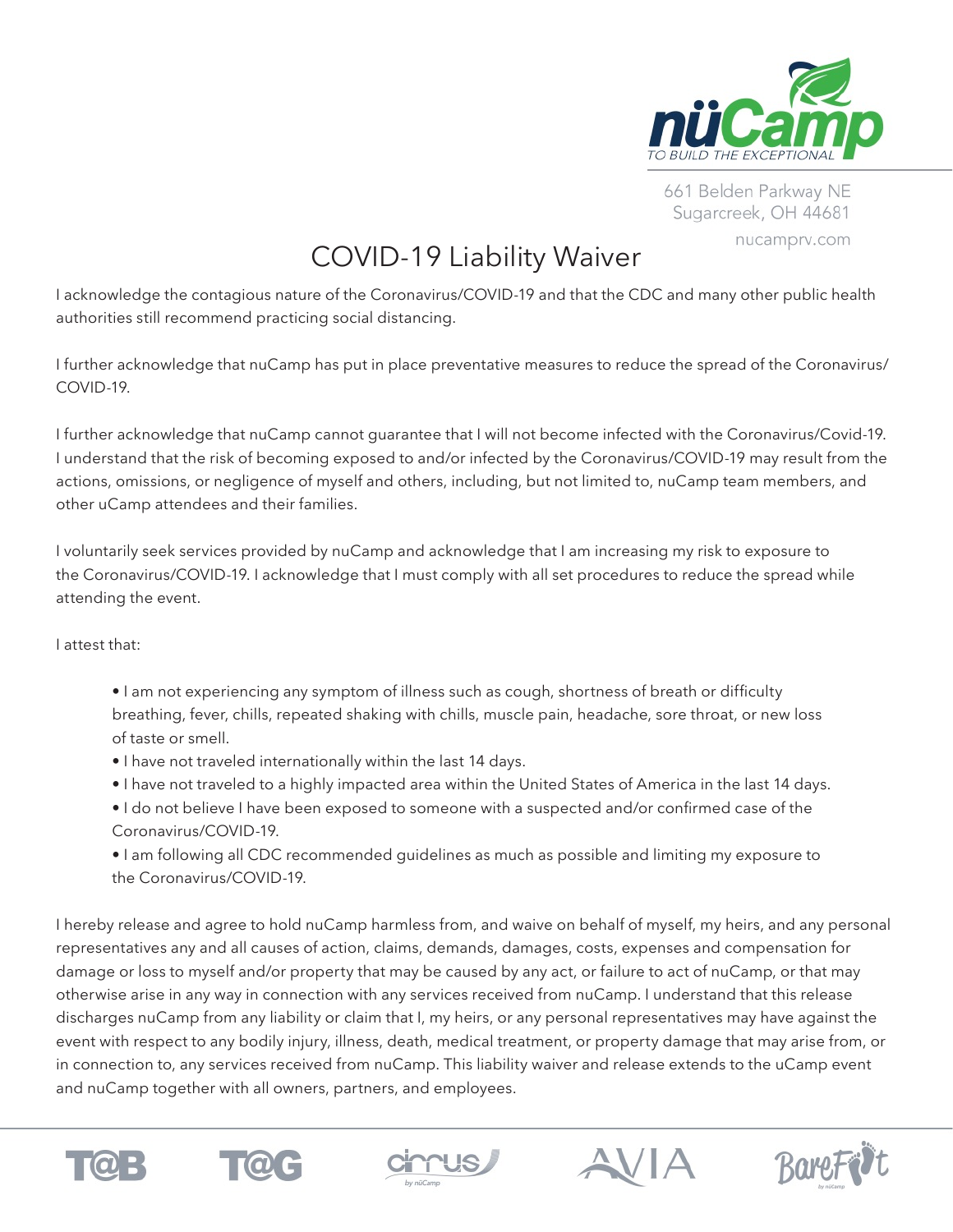

661 Belden Parkway NE Sugarcreek, OH 44681 nucamprv.com

## Photo and Video Release

I hereby grant nuCamp permission to the rights of my image, likeness, and sound of my voice as recorded on audio or video. I understand that my image may be edited, copied, exhibited, published, or distributed and waive the right to inspect or approve the finished product wherein my likeness appears. I also understand that this material may be used in diverse setting within an unrestricted geographic area.

Photographic, audio or video recording may be used for the following purposes:

- Presentations
- Marketing pieces
- Informational presentation
- Social media campaigns

By signing this release, I understand this permission signifies that photographic or video recording of me may be electronically displayed via the internet or in the public setting.

I will be consulted about the use of the photographs of video recording for any purpose other than those listed above.

There is no time limit on the validity of this release nor is there any geographic limitation on where these materials may be distributed.

This release applies to photographic and audio or video recordings collected during uCamp. By signing, I acknowledge that I have completely read and fully understand the above release and agree to be bound thereby. I hereby release any and all claims against any person or organization utilizing this material for educational purposes.